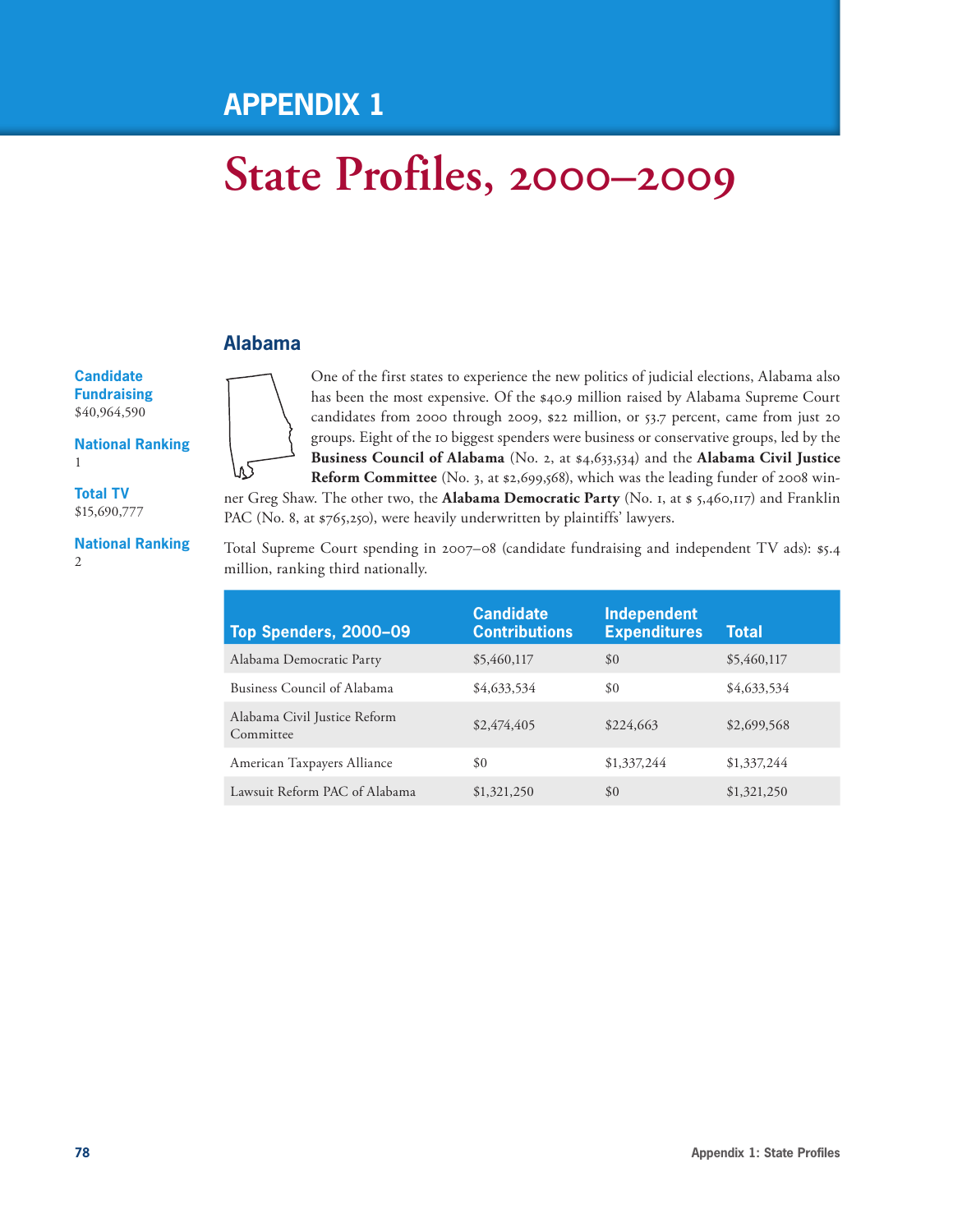#### **Georgia**



Because of tough, comprehensive rules on candidate contributions, and because three election cycles produced little or no opposition to incumbents, Georgia ranked only 14th in candidate fundraising among the 22 states that held competitive Supreme Court elections during 2000–09. But in 2006, Georgia's high court election became one of the nation's noisiest and costliest when the Michigan-based **American Justice Partnership** poured \$1.3 million into an independent ad cam-

paign, and the state GOP spent an additional \$550,000 on its own TV ads. The effort failed to unseat Justice Carol Hunstein, who relied overwhelmingly on lawyers to raise nearly \$1.4 million.

| <b>Candidate</b>   |
|--------------------|
| <b>Fundraising</b> |
| \$3,773,428        |

**National Ranking** 14

**Total TV** \$3,128,572

**National Ranking** 8

| Top Spenders, 2000-09           | <b>Candidate</b><br><b>Contributions</b> | <b>Independent</b><br><b>Expenditures</b> | <b>Total</b> |
|---------------------------------|------------------------------------------|-------------------------------------------|--------------|
| Safety and Prosperity Coalition | \$0                                      | \$1,747,803                               | \$1,747,803  |
| Georgia Republican Party        | \$0                                      | \$550,003                                 | \$550,003    |
| Georgia Democratic Party        | \$0                                      | \$191,456                                 | \$191,456    |
| Thomas W. Malone                | \$27,400                                 | \$0                                       | \$27,400     |
| Troutman Sanders LLP            | \$26,889                                 | \$0                                       | \$26,889     |

#### **Illinois**



The 2004 Lloyd Karmeier-Gordon Maag race was the most expensive two-candidate judicial election in American history, with \$9.3 million raised by the two campaigns. Top spenders over the decade include the **Illinois Democratic Party** (spending \$3,765,920 in contributions and in-kind media buys); the **Illinois Republican Party**, (\$1,981,714 in contributions and TV ads); the **Justice for All PAC** (spending \$1,221,367) and the **Illinois Civil Justice League** (spending \$1,272,083 in contributions and ads).

Most, but not all, of that money was spent in the 2004 race, and was heavily underwritten by plaintiffs' lawyers or Chamber of Commerce and insurance groups. In 2002, the **American Taxpayers Alliance**, a group that has received U.S. Chamber funding, spent an estimated \$250,000 on TV ads to help elect Republican Rita Garman to the Supreme Court. The 2008 election was a relatively tame footnote to a tumultuous decade: Justice Ann Burke raised \$1.8 million in advance of the campaign, which helped drive away any potential opposition, and then later gave back \$760,000 after no challengers emerged.

**Candidate Fundraising**  \$20,655,924

**National Ranking** 4

**Total TV** \$7,141,130

#### **National Ranking** 6

| Top Spenders, 2000-09         | <b>Candidate</b><br><b>Contributions</b> | <b>Independent</b><br><b>Expenditures</b> | Total       |
|-------------------------------|------------------------------------------|-------------------------------------------|-------------|
| Illinois Democratic Party     | \$3,765,920                              | \$0                                       | \$3,765,920 |
| Illinois Republican Party     | \$1,981,714                              | \$0                                       | \$1,981,714 |
| Illinois Civil Justice League | \$1,272,083                              | \$0                                       | \$1,272,083 |
| Justice for All PAC           | \$1,221,367                              | \$0                                       | \$1,221,367 |
| Illinois Chamber of Commerce  | \$276,838                                | \$0                                       | \$276,838   |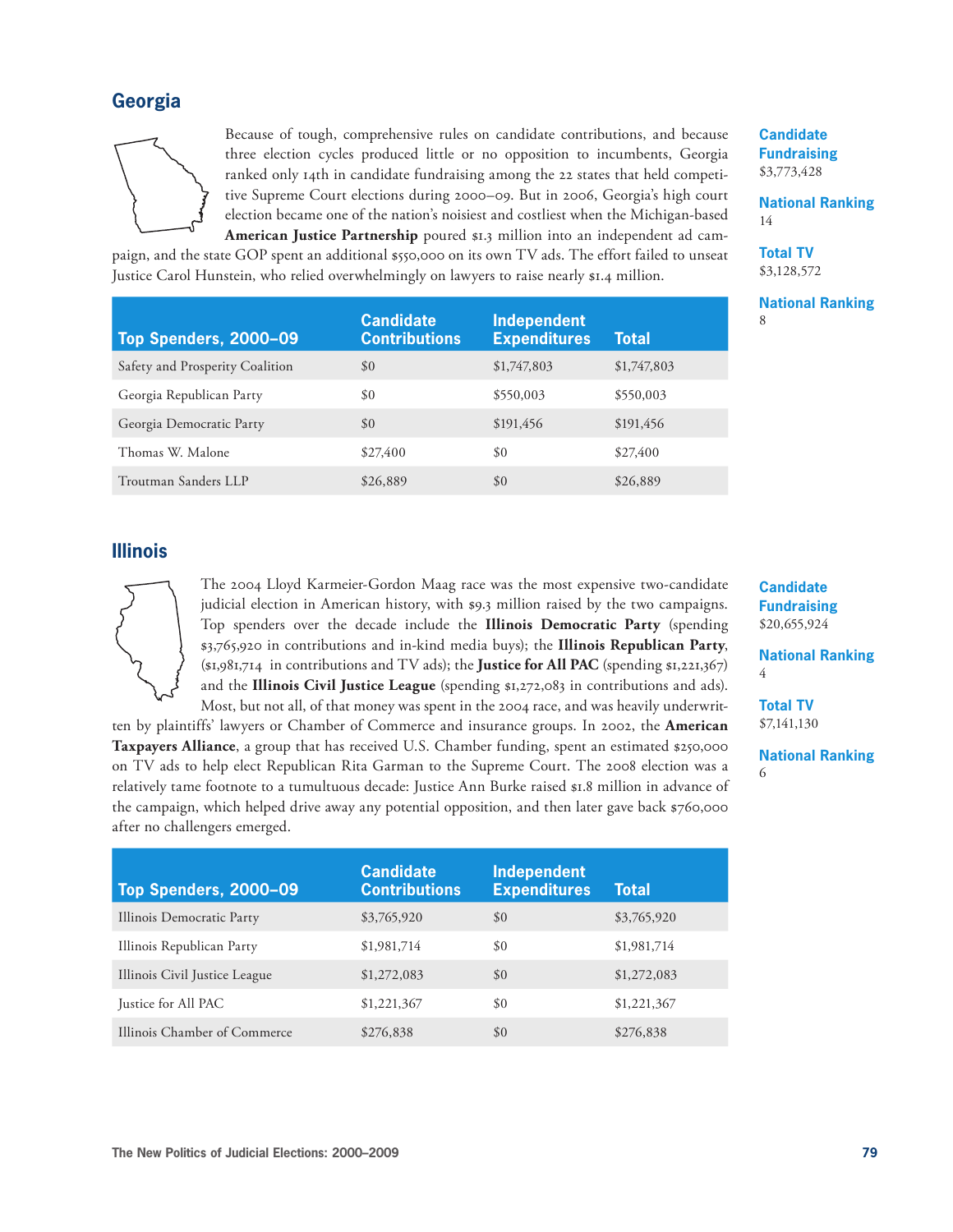#### **Louisiana**

**Candidate Fundraising**  \$8,950,146

**National Ranking** 9

**Total TV** \$1,250,731

**National Ranking** 13



Louisiana set a TV spending record in 2008, as incumbent Catherine D. "Kitty" Kimball and newcomer Greg G. Guidry were elected. Despite fairly tight contribution limits, state Supreme Court candidates raised \$8.9 million in 2000–09, ranking ninth nationally. The **Louisiana Association of Business & Industry** was a top contributor to the four most recently elected justices, including Guidry and

Kimball. In 2009, Marcus Clark defeated Jimmy Faircloth in a nasty \$1.2 million race.

Total Supreme Court spending in 2007–08 (candidate fundraising and independent TV ads): \$3.9 million, ranking sixth nationally.

| Top Spenders, 2000-09                           | <b>Candidate</b><br><b>Contributions</b> | <b>Independent</b><br><b>Expenditures</b> | <b>Total</b> |
|-------------------------------------------------|------------------------------------------|-------------------------------------------|--------------|
| Louisiana Conservative Action Network           | \$0                                      | \$251,227                                 | \$251,227    |
| Louisiana Democratic Party                      | \$109,416                                | \$0                                       | \$109,416    |
| Louisiana Association of Business &<br>Industry | \$76,688                                 | \$0                                       | \$76,688     |
| Alliance for Justice                            | \$0                                      | \$40,192                                  | \$40,192     |
| Adams & Reese                                   | \$36,000                                 | \$0                                       | \$36,000     |

#### **Michigan**



**National Ranking** 6

**Total TV** \$10,982,950

**National Ranking** 3



For much of the decade, four conservative Supreme Court justices dominated Michigan's Supreme Court. Their opponents, who assailed the justices as an antiplaintiff "Gang of Four," helped defeat Chief Justice Cliff Taylor in 2008. The four justices' top supporters from 2000–09 included the **Michigan Chamber of Commerce** and the **Michigan Republican Party**. Top super spenders on the

other side included the **Michigan Democratic Party**; the **Michigan Trial Lawyers Association**; and **Citizens for Judicial Reform** (CFJR), a group wholly funded by **plaintiffs' lawyer Geoffrey Fieger** and his law firm. The state Democrats ran more than \$1.1 million ads for 2008 winner Diane Hathaway, almost exactly offsetting the \$1.2 million that the Michigan Chamber and GOP combined to spend on TV ads for Justice Taylor. In addition, the state parties and other PACS reported an additional \$1 million in non-TV spending in 2008.

Total Supreme Court spending in 2007–08 (candidate fundraising, independent TV ads, and \$1 million in non-TV independent expenditures registered with state): \$5.9 million.

| Top Spenders, 2000-09        | <b>Candidate</b><br><b>Contributions</b> | <b>Independent</b><br><b>Expenditures*</b> | <b>Total</b> |
|------------------------------|------------------------------------------|--------------------------------------------|--------------|
| Michigan Chamber of Commerce | \$164,140                                | \$2,825,255                                | \$2,989,395  |
| Michigan Democratic Party    | \$219,142                                | \$2,467,121                                | \$2,686,263  |
| Michigan Republican Party    | \$217,233                                | \$2,420,328                                | \$2,637,561  |
| Citizens for Judicial Reform | \$0                                      | \$372,094                                  | \$372,094    |
| Ann Arbor PAC                | \$102,000                                | \$208,000                                  | \$310,000    |

*\*Includes non-TV independent expenditures listed on state campaign records*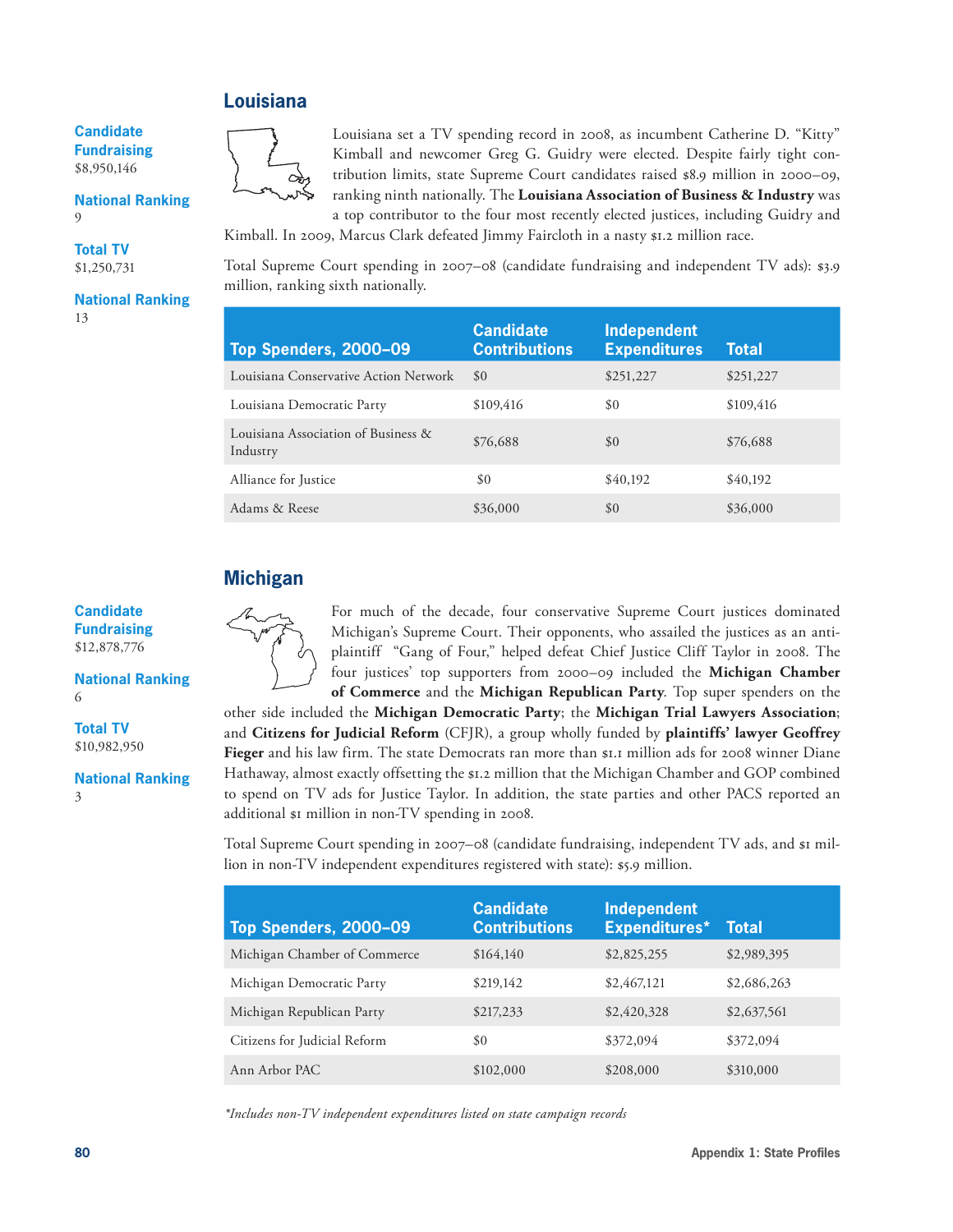#### **Mississippi**

Mississippi was targeted by the **U.S. Chamber of Commerce** in 2000 and 2002. In a pivotal 2002 election, Justice Chuck McRae was ousted after expensive TV campaigns by **Mississippians for Economic Progress** and by the **Law Enforcement Alliance of**  America. Forbes magazine, in 2003, said MFEP received \$1 million from the Chamber and that LEAA spent \$500,000. LEAA also spent \$660,000 to help oust Justice Oliver Diaz, Jr.

in 2008. On the flip side, Chief Justice Jim Smith was defeated in 2008 by Jim Kitchens, a candidate backed by the plaintiffs' bar.

Total Supreme Court spending in 2007–08 (candidate fundraising and independent TV ads): \$3.8 million, ranking seventh nationally.

| Top Spenders, 2000-09                                 | <b>Candidate</b><br><b>Contributions</b> | <b>Independent</b><br><b>Expenditures</b> | Total       |
|-------------------------------------------------------|------------------------------------------|-------------------------------------------|-------------|
| U.S. Chamber/Mississippians for<br>Economic Progress* | \$0                                      | \$2,067,797                               | \$2,067,797 |
| Improve Mississippi PAC (IMPAC)                       | \$0                                      | \$1,305,910                               | \$1,305,910 |
| Law Enforcement Alliance of America                   | \$0                                      | \$835,255                                 | \$835,255   |
| Stop Lawsuit Abuse in Mississippi                     | \$0                                      | \$132,259                                 | \$132,259   |
| Mississippi Manufacturers Association                 | \$62,100                                 | \$0                                       | \$62,100    |

\*Based on estimates from 2003 *Forbes* magazine article.

#### **Nevada**

With no particularly noteworthy election, Nevada was the nation's eighth most expensive state for Supreme Court elections in 2000–2009. The \$3,135,214 spent in the 2008 Supreme Court race narrowly edged the state's previous record, set in 2004. But unlike most states, Nevada's impetus for reform came from local courts. A 2006 Los Angeles Times investigation 1 revealed that even judges running unopposed collected hundreds

of thousands of dollars from litigants. Contributions were "frequently" dated "within days of when a judge took action in the contributor's case," the report noted. Lawyers said that challenging the system was the "kiss of death" and likened the contributions to a "shakedown" by judges. A state commission recommended a more transparent, timely disciplinary process, and an end to competitive judicial elections. In November 2010, voters will decide whether to replace competitive elections with a merit selection appointment system.

Total Supreme court spending in 2007–08 (candidate fundraising and independent TV ads): \$3.1 mil¬lion, ranking ninth nationally.

| Top Spenders, 2000-09  | <b>Candidate</b><br><b>Contributions</b> | <b>Independent</b><br><b>Expenditures</b> | <b>Total</b> |
|------------------------|------------------------------------------|-------------------------------------------|--------------|
| MGM Mirage             | \$156,000                                | \$0                                       | \$156,000    |
| Boyd Gaming            | \$90,000                                 | \$0                                       | \$90,000     |
| <b>Station Casinos</b> | \$76,534                                 | \$0                                       | \$76,534     |
| Coast Hotels & Casinos | \$71,000                                 | \$0                                       | \$71,000     |
| Mainor Eglet Cottle    | \$70,000                                 | \$0                                       | \$70,000     |

**Candidate Fundraising** \$10,837,071

**National Ranking** 7

**Total TV** \$2,412,915

**National Ranking\*** 11

**Candidate Fundraising**  \$9,848,192

**National Ranking** 8

**Total TV** \$2,894,675

**National Ranking** 9

**The New Politics of Judicial Elections: 2000–2009 81**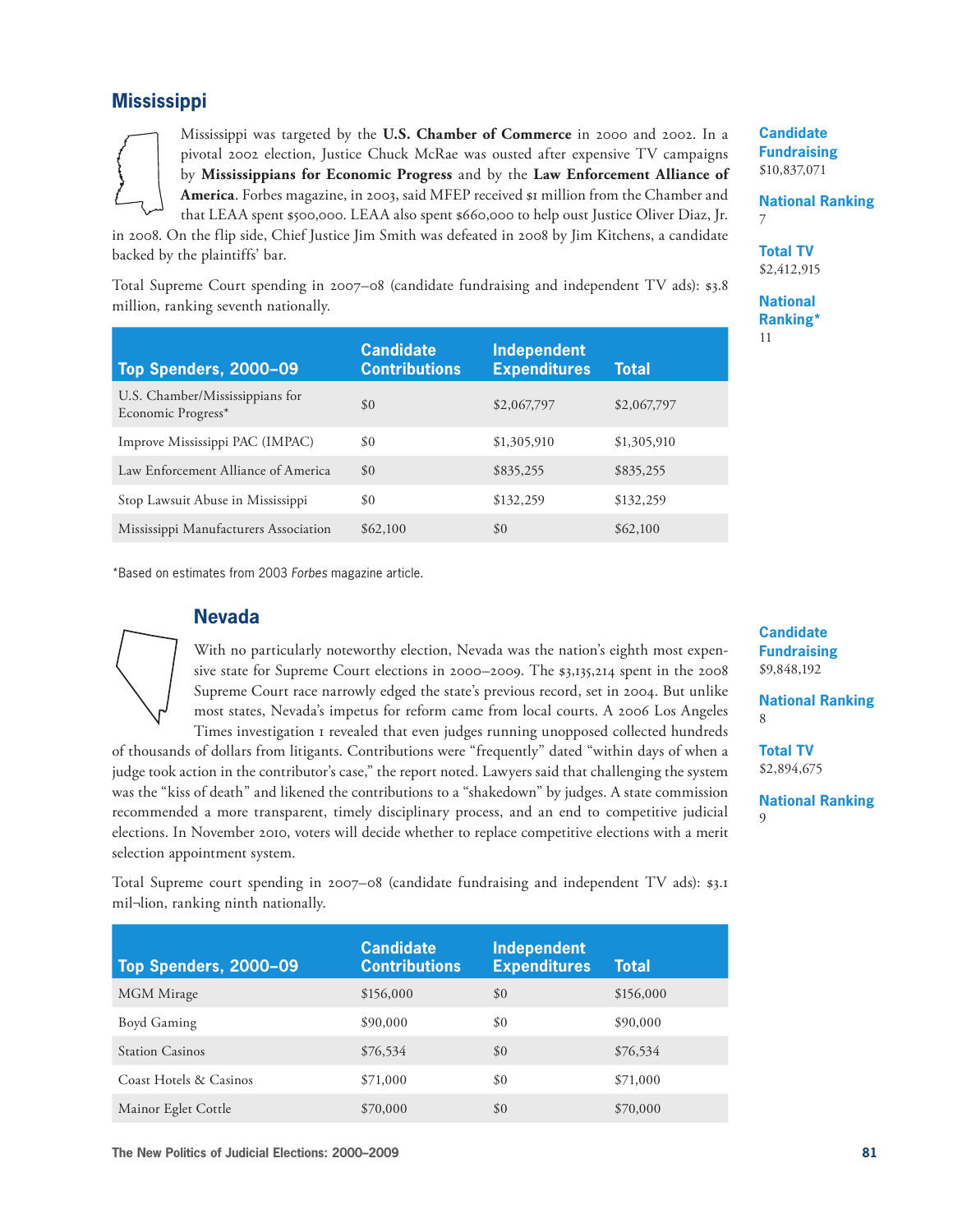#### **North Carolina**

**Candidate Fundraising**  \$5,044,857

#### **National Ranking** 13

**Total TV** \$1,564,165

**National Ranking** 12



In 2002, two years after North Carolina saw its first multi-million-dollar Supreme Court election, state leaders established public financing for appellate court elections. The program has enjoyed broad support from voters and judicial candidates: 11 of 12 eligible candidates took public funding in 2008.

What it hasn't done is stifle the finances needed for robust campaigning. In 2006, when five of eight Supreme Court candidates accepted public funding, total fundraising was \$2.7 million—more than the \$2,057,360 raised in 2000. But the public money comes from income-tax check-offs and lawyer fees, as opposed to private funding by those with court business. A 2005 poll showed that 74 percent of state voters wanted to continue public financing for appellate judges.<sup>2</sup>

| Top Spenders, 2000-09                      | <b>Candidate</b><br><b>Contributions</b> | <b>Independent</b><br><b>Expenditures</b> | <b>Total</b> |
|--------------------------------------------|------------------------------------------|-------------------------------------------|--------------|
| Public funding from state                  | \$2,517,197                              | \$0                                       | \$2,517,197  |
| Fair Judges                                | \$0                                      | \$272,715                                 | \$272,715    |
| North Carolina Democratic Party            | \$196,359                                | \$0                                       | \$196,359    |
| North Carolina Academy of Trial<br>Lawyers | \$20,000                                 | \$0                                       | \$20,000     |
| North Carolina Republican Party            | \$16,000                                 | \$0                                       | \$16,000     |

#### **Ohio**

**Candidate Fundraising**  \$21,212,389

**National Ranking** 3

**Total TV** \$21,364,846

1

**National Ranking**



Few states have more clearly demonstrated how the nationwide tort wars—led by the state and national chambers of commerce on one side, and unions and plaintiffs' lawyers on the other—can be a driving force in state court elections.

According to TNS Media Intelligence/CMAG estimates, the **U.S. Chamber of Commerce** and two state affiliates, **Citizens for a Strong Ohio** (CSO) and **Partnership for Ohio's Future**, spent \$4.2 million on independent TV ads. In 2005, litigation revealed that spending in 2000 by Citizens for a Strong Ohio was higher than previous public estimates. According to court records, CSO spent \$4.4 million in its 2000 campaign alone.3 Funding for Democratic candidates, who were supported by the state party and a lawyer-funded group called **Citizens for an Independent Court**, ebbed dramatically after Chamber-backed candidates scored court-changing victories in 2002 and 2004.

Total Supreme Court spending in 2007–08 (candidate fundraising and independent TV ads): \$3.1 million, ranking 10th nationally.

| Top Spenders, 2000-09                              | <b>Candidate</b><br><b>Contributions</b> | <b>Independent</b><br><b>Expenditures</b> | <b>Total</b> |
|----------------------------------------------------|------------------------------------------|-------------------------------------------|--------------|
| U.S. Chamber of Commerce/Ohio<br><b>Affiliates</b> | \$49,000                                 | \$7,560,168                               | \$7,609,168  |
| Citizens for an Independent Court                  | \$0                                      | \$1,543,478                               | \$1,543,478  |
| Ohio Democratic Party                              | \$571,530                                | \$718,349                                 | \$1,289,879  |
| Ohio Republican Party                              | \$1,131,131                              | \$52,303                                  | \$1,183,434  |
| Ohio Hospital Association                          | \$50,250                                 | \$941,910                                 | \$992,160    |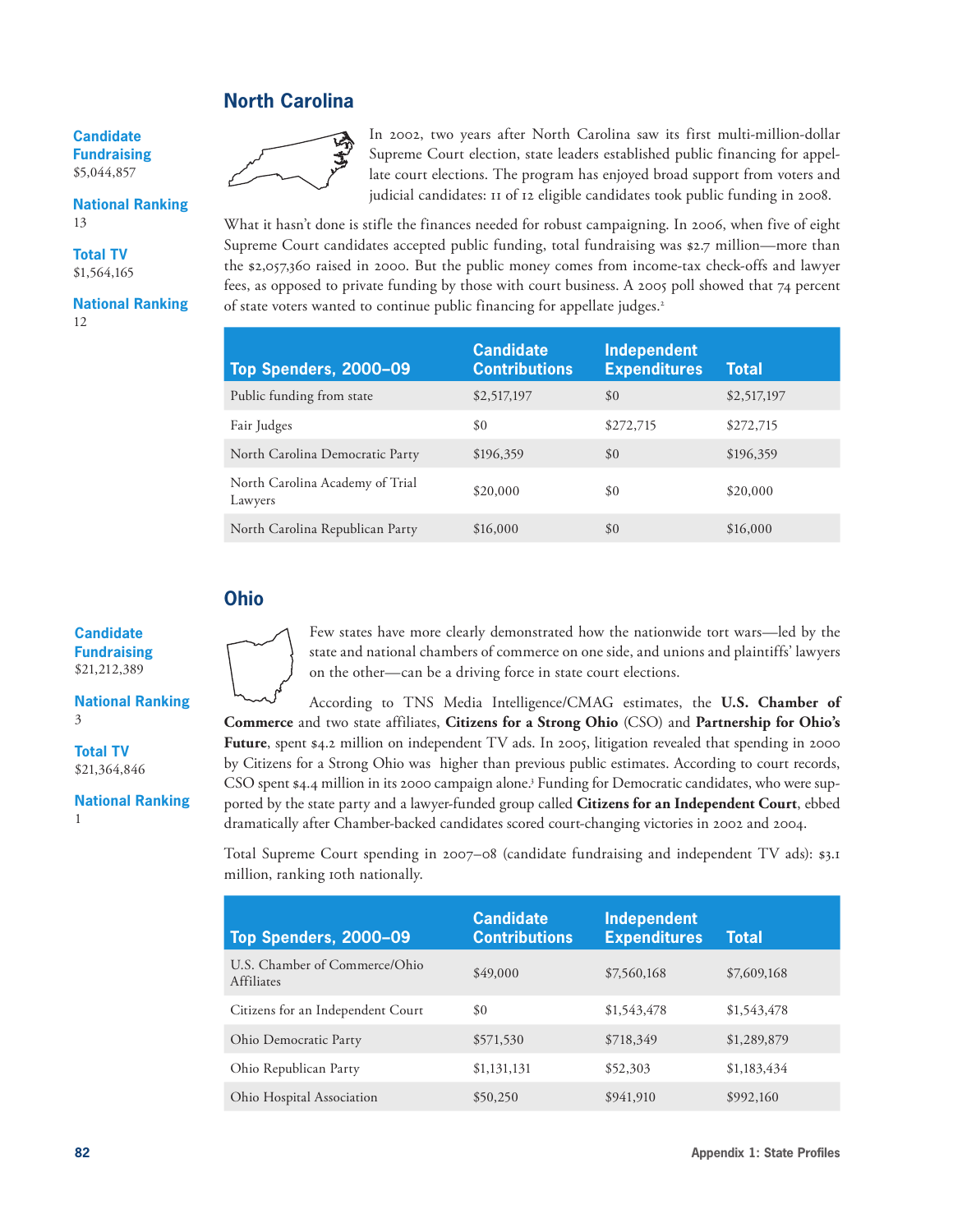#### **Pennsylvania**



With no spending limits and a strong trial lawyers' bar, Pennsylvania has been ripe for a decade-long battle between competing special interests. It also was the scene of a rare high-cost retention battle, when one of two justices was defeated in 2005, amid a public furor over a salary increase for state judges.

The leading players have been the **Philadelphia Trial Lawyers Association** and the **Pennsylvania Republican Party**. Citing rising election costs, the legal reform group **Pennsylvanians for Modern Courts** (PMC) has urged merit selection for state appellate judges, in which governors choose from candidates identified by nonpartisan commissions. The plan, endorsed by Gov. Edward Rendell and three former governors, has broad bipartisan support, according to a 2010 PMC poll.

Total Supreme Court spending in 2007–08 (candidate fundraising and independent TV ads): \$10.3 million, ranking first nationally.

| Top Spenders, 2000-09                                                | <b>Candidate</b><br><b>Contributions</b> | <b>Independent</b><br><b>Expenditures</b> | Total       |
|----------------------------------------------------------------------|------------------------------------------|-------------------------------------------|-------------|
| Pennsylvania Republican Party                                        | \$2,274,534                              | \$387,300                                 | \$2,661,834 |
| Philadelphia Trial Lawyers Association                               | \$2,398,300                              | \$0                                       | \$2,398,300 |
| Center for Individual Freedom                                        | \$0                                      | \$858,611                                 | \$858,611   |
| Pennsylvania Democratic Party                                        | \$291,516                                | \$366,400                                 | \$657,916   |
| International Brotherhood of Electrical<br>Workers/Affiliated Locals | \$628,770                                | \$0                                       | \$628,770   |

#### **Texas**



Texas was one of the nation's earliest states to witness the new big-money politics of judicial elections. But a coterie of corporate defense firms, using rules that allow law firms to contribute more than individuals, were prime backers of the state's all-Republican Supreme Court. Their contributions were dwarfed in one year by the state **Democratic Party**, which in 2008 spent an estimated \$904,000 on TV ads for three

candidates who all lost by narrow margins. Conservative critics accused plaintiffs' lawyers of covertly financing the ads—a charge supported by groups as diverse as **Texans for Lawsuit Reform** and **Texans for Public Justice**. 4 Texas's unusually strict ban on corporate election spending was invalidated by *Citizens United*, exposing the state to a potential increase in special-interest campaign money.

Total Supreme Court spending in 2007–08 (candidate fundraising and independent TV ads): \$5.2 million, ranking fourth nationally.

| Top Spenders, 2000-09     | <b>Candidate</b><br><b>Contributions</b> | <b>Independent</b><br><b>Expenditures</b> | <b>Total</b> |
|---------------------------|------------------------------------------|-------------------------------------------|--------------|
| Texas Democratic Party    | \$36,000                                 | \$904,978                                 | \$940,978    |
| Vinson & Elkins           | \$467,768                                | \$0                                       | \$467,768    |
| Texans for Lawsuit Reform | \$284,045                                | \$0                                       | \$284,045    |
| Haynes & Boone            | \$248,464                                | \$0                                       | \$248,464    |
| Fulbright & Jaworski      | \$240,848                                | \$0                                       | \$240,848    |

**National Ranking** 2

**Total TV** \$10,547,109

**National Ranking** 4

**Candidate Fundraising**  \$19,197,826

**National Ranking** 5

**Total TV** \$2,533,538

**National Ranking** 10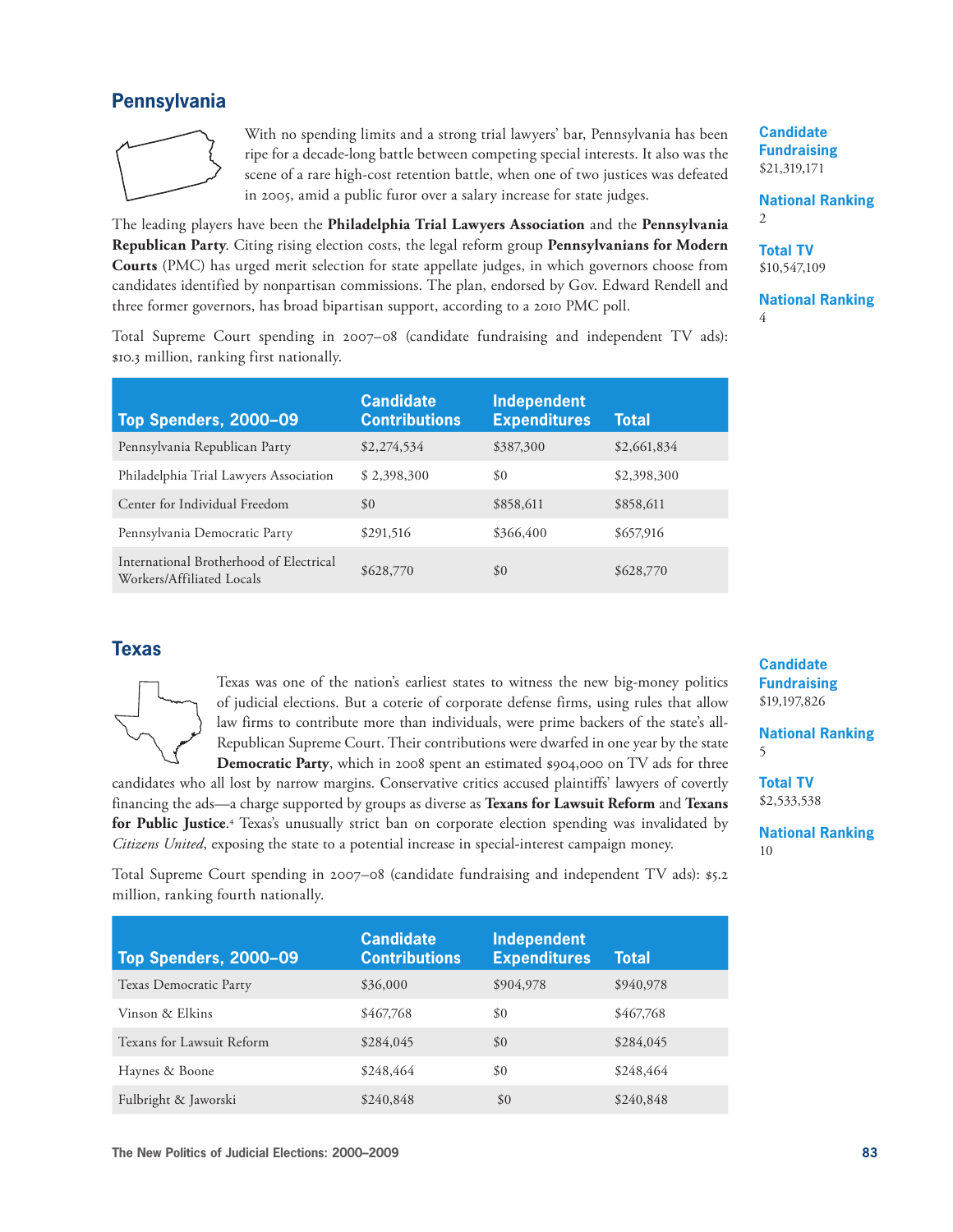#### **Washington**

**Candidate Fundraising**  \$5,294,492

**National Ranking** 12

**Total TV** \$1,158,431

**National Ranking** 14



In 2006, every Supreme Court TV ad was paid for by groups not affiliated with the campaigns. The election culminated a crescendo in which specialinterest spending rose in three straight election cycles.

The most persistent players were the **Building Industry Association of Washington** and the **Washington Affordable Housing Council**. After electing two candidates in 2004, the groups failed to unseat Chief Justice Gerry Alexander in 2006. Pushing back, unions, environmentalists and plaintiffs' lawyers funded **Citizens to Uphold the Constitution**, which spent an estimated \$228,000 on TV ads supporting Alexander. In 2008, incumbents Mary Fairhurst and Charles W. Johnson won modestly financed primaries and had no opposition in the November election. Recently appointed incumbent Justice Debra Stephens ran unopposed.

| Top Spenders, 2000-09                          | <b>Candidate</b><br><b>Contributions</b> | <b>Independent</b><br><b>Expenditures</b> | <b>Total</b> |
|------------------------------------------------|------------------------------------------|-------------------------------------------|--------------|
| Building Industry Association of<br>Washington | \$219,573                                | \$464,369                                 | \$683,942    |
| Americans Tired of Lawsuit Abuse               | \$0                                      | \$362,030                                 | \$362,030    |
| Citizens to Uphold the Constitution            | \$0                                      | \$228,749                                 | \$228,749    |
| Wash. Affordable Housing Council               | \$157,200                                | \$0                                       | \$157,200    |
| Cruise Specialists Inc.                        | \$102,000                                | \$0                                       | \$102,000    |

### **West Virginia**

**Candidate Fundraising**  \$7,384,664

**National Ranking** 10

**Total TV** \$3,403,981

**National Ranking** 7



West Virginia suffered a series of controversies, mostly involving one man: Don Blankenship. The CEO of **Massey Coal Co.** bankrolled a group called **And for the Sake of the Kids** to help elect Justice Brent D. Benjamin, while appealing a \$50 million verdict against his company. Then-Justice Larry Starcher warned that Blankenship had

created "a cancer in the affairs of this Court." Blankenship's campaign led to a landmark U.S. Supreme Court case (*Caperton v. Massey*). In 2008, Chief Justice Elliott Maynard, who was photographed vacationing on the Riviera with Blankenship, was ousted by voters. In March 2010, the legislature approved a trial test of public financing for the 2012 Supreme Court elections. It also established an eight-member judicial nominating commission, to screen and recommend appointees to the Governor whenever midterm vacancies occur on the bench.<sup>5</sup>

Total Supreme Court spending in 2007–08 (candidate fundraising and independent TV ads): \$3.7 million, ranking eighth nationally.

| Top Spenders, 2000-09               | <b>Candidate</b><br><b>Contributions</b> | <b>Independent</b><br><b>Expenditures</b> | <b>Total</b> |
|-------------------------------------|------------------------------------------|-------------------------------------------|--------------|
| Don Blankenship                     | \$3,000                                  | \$2,978,207                               | \$2,981,207  |
| Consumer Attorneys of West Virginia | \$0                                      | \$1,899,200                               | \$1,899,200  |
| West Virginia Chamber of Commerce   | \$8,500                                  | \$1,166,427                               | \$1,174,927  |
| Doctors for Justice                 | \$0                                      | \$745,000                                 | \$745,000    |
| West Virginia Coal Association      | \$8,500                                  | \$230,000                                 | \$238,500    |